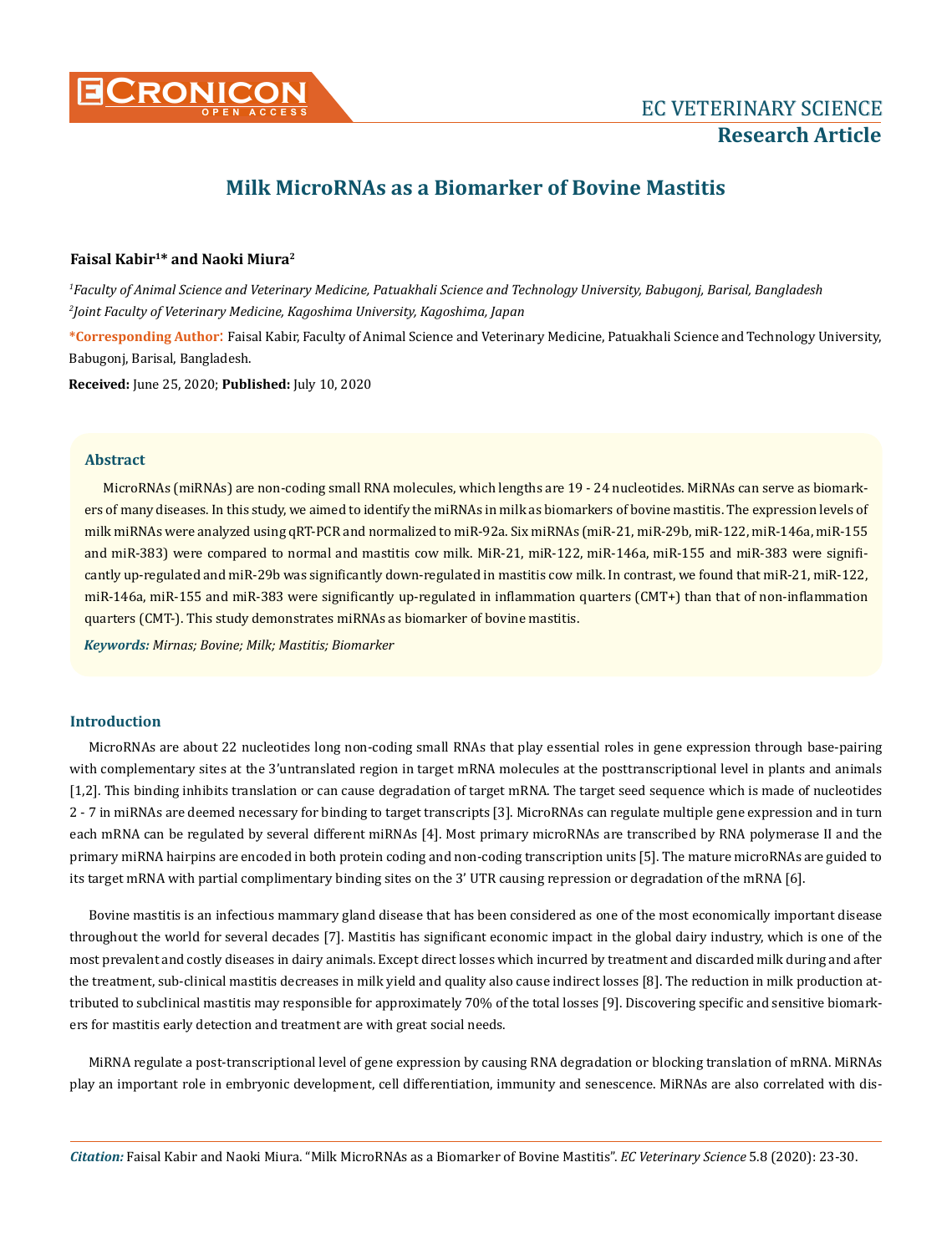eases such as cancer, viral diseases, immune-related diseases, liver and heart diseases. In one review introduce that miRNA have been investigated as noninvasive biomarkers of 20 different cancers, 11 organ damage conditions and 10 diverse disease states in human medicine [10]. Thus, miRNA have specific roles in disease pathogenesis.

MiRNAs have also been identified in milk of cow [11,12], pig [13], human [14], goat [15], rat [16], and yak [17]. MiRNAs are transferred from the mother's milk to the infant via the digestive tract and play a critical role in infant's immune system development [18,19]. MiRNAs in milk are resistant to acidic environments, RNase digestion, incubation at room temperature and various freeze/thaw cycles [12,18-21]. Chen X., *et al*. suggest that miRNAs can serve as a new standard for the quality control of milk-related commercial products [11].

MiRNA expression levels changing between healthy animals and patients are important research field of disease related miRNAs. Quantitative polymerase chain reaction (qRT-PCR) is a common used and indirect technology for miRNAs expression allowing only relative quantification, which measures Ct values and then normalize to internal control gene to calculate the relative expression of the target miRNAs.

In this study, we made an attempt to investigate miRNAs expression levels between normal cows, non-mastitis quarters of mastitis cows (CMT-), mastitis quarters (CMT+) of mastitis cows, mastitis cows (CMT+) before treatment, and mastitis cows (CMT-) after treatment using qRT-PCR to verify whether miRNAs could be the suitable biomarkers of bovine mastitis milk.

#### **Materials and Methods**

# **Preparation of milk (whey) sample**

Bovine raw milk samples (5 - 10 mL) were collected in the field and then immediately examined using California Mastitis Test (CMT). The tested milk samples were frozen at -80°C and transported to the laboratory. The samples were thawed and centrifuged at 3000g for 15 minutes to remove the fat, cells and large debris. The defatted supernatant was then centrifuged at 15000g for 15 minutes to remove residual fat, casein and cell debris. Finally, the clear supernatant (whey) was recovered and stored at -80°C until use.

#### **Extraction of total RNA**

Total RNA was extracted from supernatant samples (300 μL) using mirVana PARIS Kit (Ambion, Austin, TX, USA) according to the manufacturer's protocol. Acid-Phenol: Chloroform (Ambion) extraction was performed two times to reduce protein contamination. Briefly, whey samples (300 μL) were mixed with equal volume of 2X denaturing solutions and incubated on ice for 5 minutes. In addition, Acid-Phenol: Chloroform was added to the homogenates following vortexing. Then the homogenates were centrifuged at 15000g for 5 minutes. After centrifugation the aqueous phase was recovered and again performed the Acid-Phenol: Chloroform isolation phase. The recovered aqueous phase was added with 1.25 volumes of 100% room temperature ethanol, mixed thoroughly, and then passed the lysate with ethanol mixture through RNA filter cartridge. Then the filter cartridge was washed according to the manufacturer's protocol, and RNA was eluted in 100 μL elution solution at 95°C. Isolated RNA was stored at -80°C for until use.

#### **Quantification of miRNA by qRT-PCR**

The complementary DNA (cDNA) was generated using TaqMan microRNA assays (Applied Biosystems, Foster City, CA, USA) according to the manufacturer's protocol. qRT-PCR was performed using a TaqMan fast advanced master mix kit on a StepOne Plus (Applied Biosystems) with 10 μL final volume including 1 μL RNA-specific cDNA. The thermal cycling program was according to the manufacturer's protocol, and all the experiments were performed in duplicate. Expression levels were determined using the  $2-\Delta\Delta CT$  method, and normalized to miR-92a. qRT-PCR reactions of undetermined Ct were assigned at Ct = 40.

#### **Statistical analysis**

Statistical significance between groups was analyzed using Student's t-test. All values were expressed as mean ± SD. The significance of differences was determined using One-way ANOVA and followed by Tukey's test. Tukey's test was used for multiple comparisons (Graph-Pad Prism 6.0 software). A P-values < 0.05 were considered statistically significant.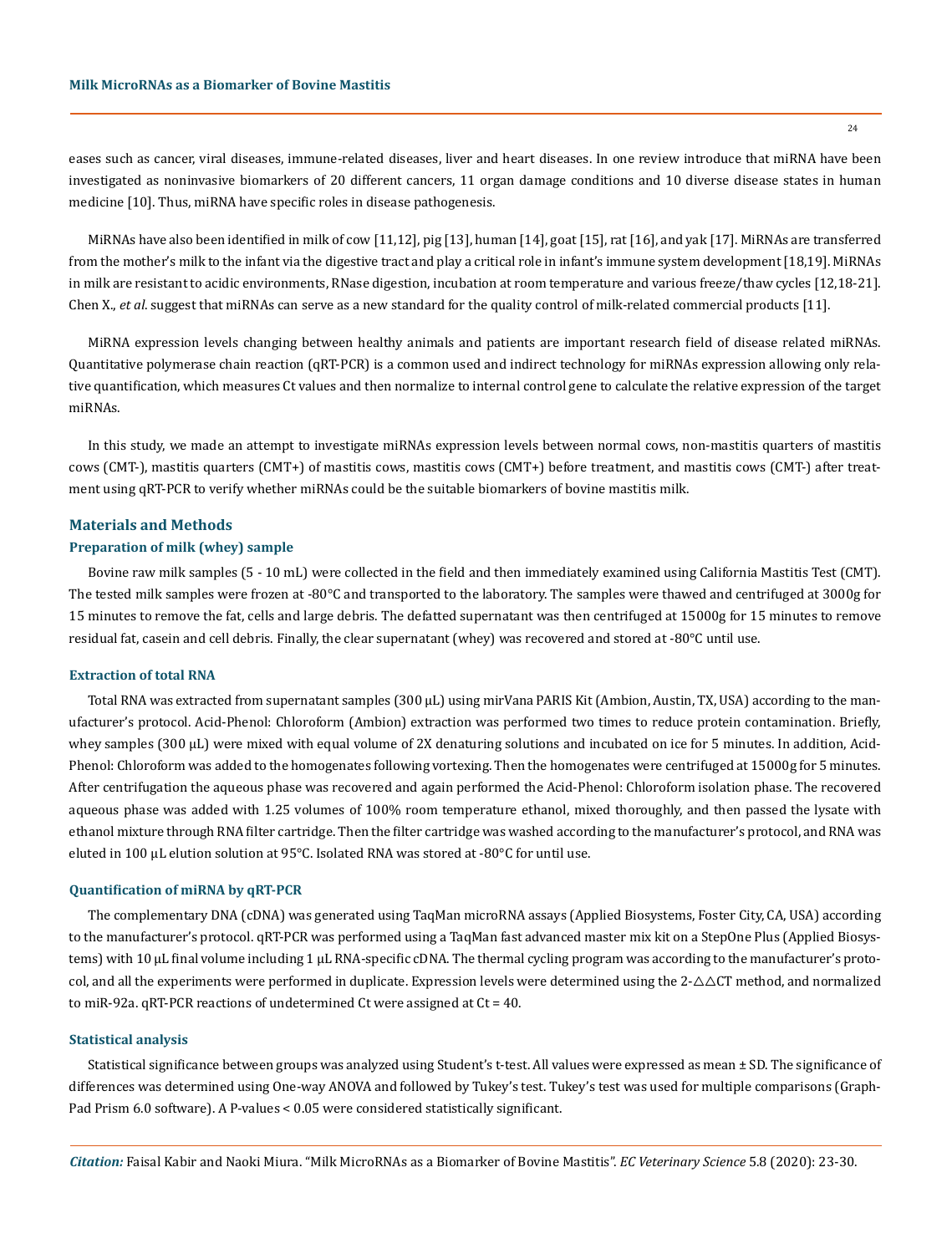# **Results**

MicroRNAs are endogenous, non-coding, 19 - 24 nucleotides long, double-standard small RNA molecules that play essential roles in gene expression. Eight normal cows (32 quarters) and 28 mastitis cows (94 quarters) were included in this study for analysis of miR-21, miR-29b, miR-122, miR-146a, miR-155 and miR-383 expression levels. The expression levels of these miRNAs were studied with qRT-PCR and normalized to miR-92a. It was observed that the relative expression levels of miR-21, miR-122, miR-146a, miR-155 and miR-383 were significantly up-regulated, whereas miR-29b was significantly down-regulated when compared between normal and mastitis cow. It was also observed that the relative expression levels of miR-21, miR-155 and miR-383 were highly expressed in mastitis cow milk (Figure 1).



*Figure 1: Relative expression levels of miRNAs in bovine milk whey (supernatant) from normal cows, n = 32 from 8 cows; and mastitis cows, n = 94 from 28 cows. Horizontal bars indicate median values. The y-axis represents miRNA relative expression levels in arbitrary units. nsp > 0.05, \*p < 0.05, \*\*p < 0.01, \*\*\*p < 0.001, \*\*\*\*p < 0.0001.*

Thirty two quarters from eight normal cows; fifty eight quarters from eleven mastitis cows of non-mastitis quarters (CMT-) and thirty six quarters from seventeen mastitis cows of mastitis quarters (CMT+) were analyzed to identify the expression levels of miR-21, miR-29b, miR-122, miR-146a, miR-155 and miR-383 using qRT-PCR and normalized to miR-92a. MiR-122 and miR-383, which were highly upregulated in mastitis cows and inflammation related miR-21, miR-146a and miR-155, were also included as candidates. It was found that the relative expression levels of miR-21, miR-122, miR-146a, miR-155, and miR-383 were significantly up-regulated in CMT+ groups whereas miR-29b was significantly down-regulated when compared between normal and CMT+ groups. It was also found that the rela-

*Citation:* Faisal Kabir and Naoki Miura. "Milk MicroRNAs as a Biomarker of Bovine Mastitis". *EC Veterinary Science* 5.8 (2020): 23-30.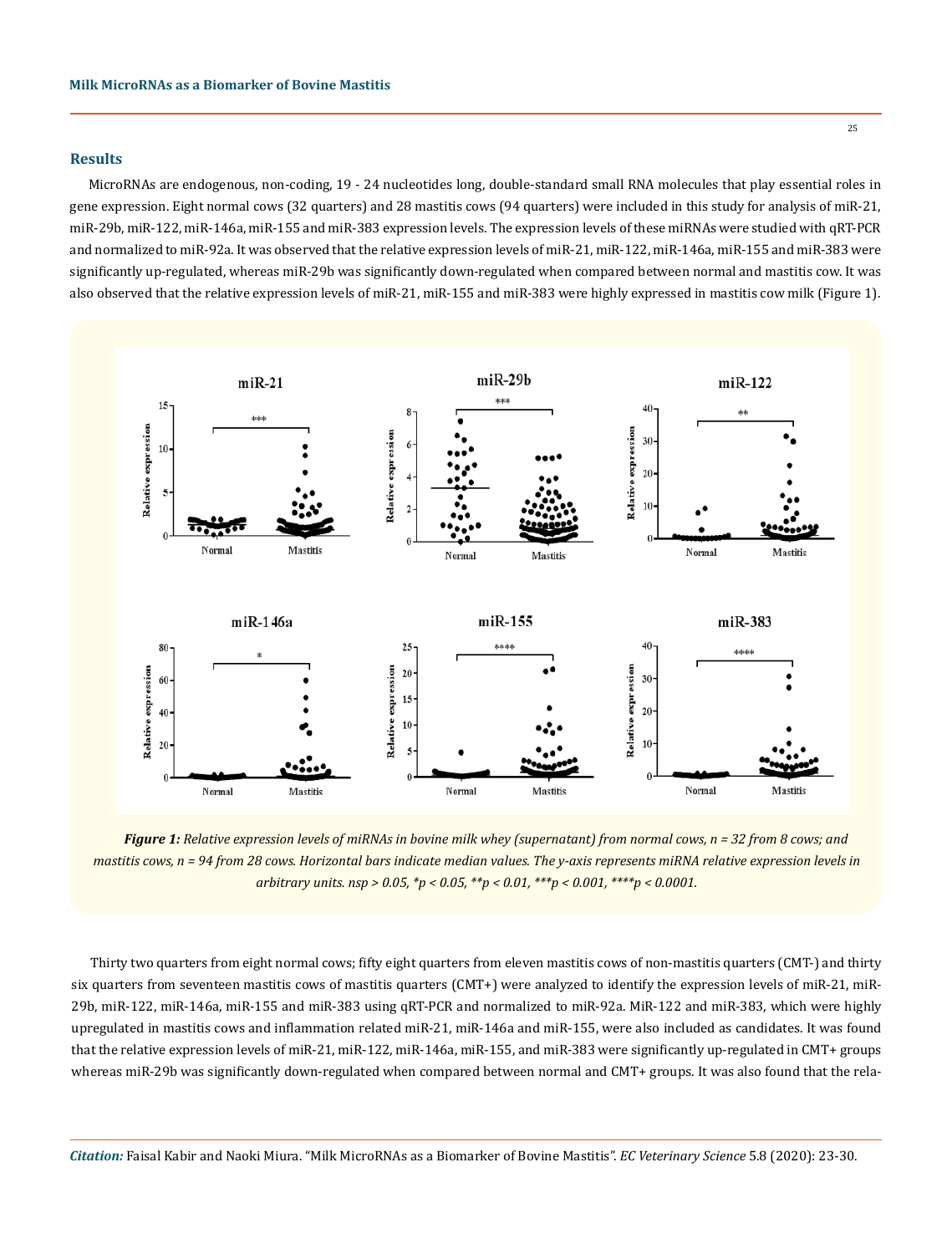tive expression levels of miR-155 and miR-383 were highly expressed in CMT+ groups (Figure 2), however no significant difference was observed between before mastitis (B+) and after non-mastitis (A-) groups, except miR-122 (Figure 3).

Receiver operating characteristic (ROC) curve analysis using the relative expression levels of six miRNAs was performed to evaluate the ability in distinguishing normal from CMT+ groups (Figure 4). Area under the curve (AUC) analysis and Youden Index were applied to determine the optimal cut-off point, sensitivity and specificity of each miRNA. MiR-122, miR-155 and miR-383 had high predictive values (0.8 < AUC < 1); miR-21, miR-29b and miR-146a had moderate predictive values (0.5 < AUC < 0.8). MiR-21, miR-29b, miR-122, miR-146a, miR-155, and miR-383 generated a sensitivity of 0.3333, 0.7059, 0.9118, 0.6111, 0.7222 and 0.9143, and a specificity of 1, 0.7188, 0.7059, 0.8125, 0.9375 and 0.9063 in differentiating CMT+ milk from normal milk, respectively.

### **Discussion**

Bovine mastitis is a worldwide problem and causes economical loss in dairy industry. California Mastitis Test (CMT), which is based on somatic cell count of milk, is a commonly use testing tool to detect mastitis. However, improving our understanding molecular pathogenesis of bovine mastitis would be beneficial to early diagnosis, treatment and prevention and that`s why it is needed to develop molecular biology based biomarker of bovine mastitis milk. There are few studies dealing with bovine mastitis related miRNAs. All of these studies



*Figure 2: Relative expression levels of miRNAs in bovine milk whey (supernatants) from normal cows, n = 32 from 8 cows; however, mastitis cows of non-mastitis quarters (CMT-), n = 58 from 11 cows; and mastitis quarters (CMT+), n = 36 from 17 cows. Horizontal bars indicate median values. The y-axis represents miRNA relative expression levels in arbitrary units. nsp > 0.05, \*p < 0.05, \*\*p < 0.01, \*\*\*p < 0.001, \*\*\*\*p < 0.0001.*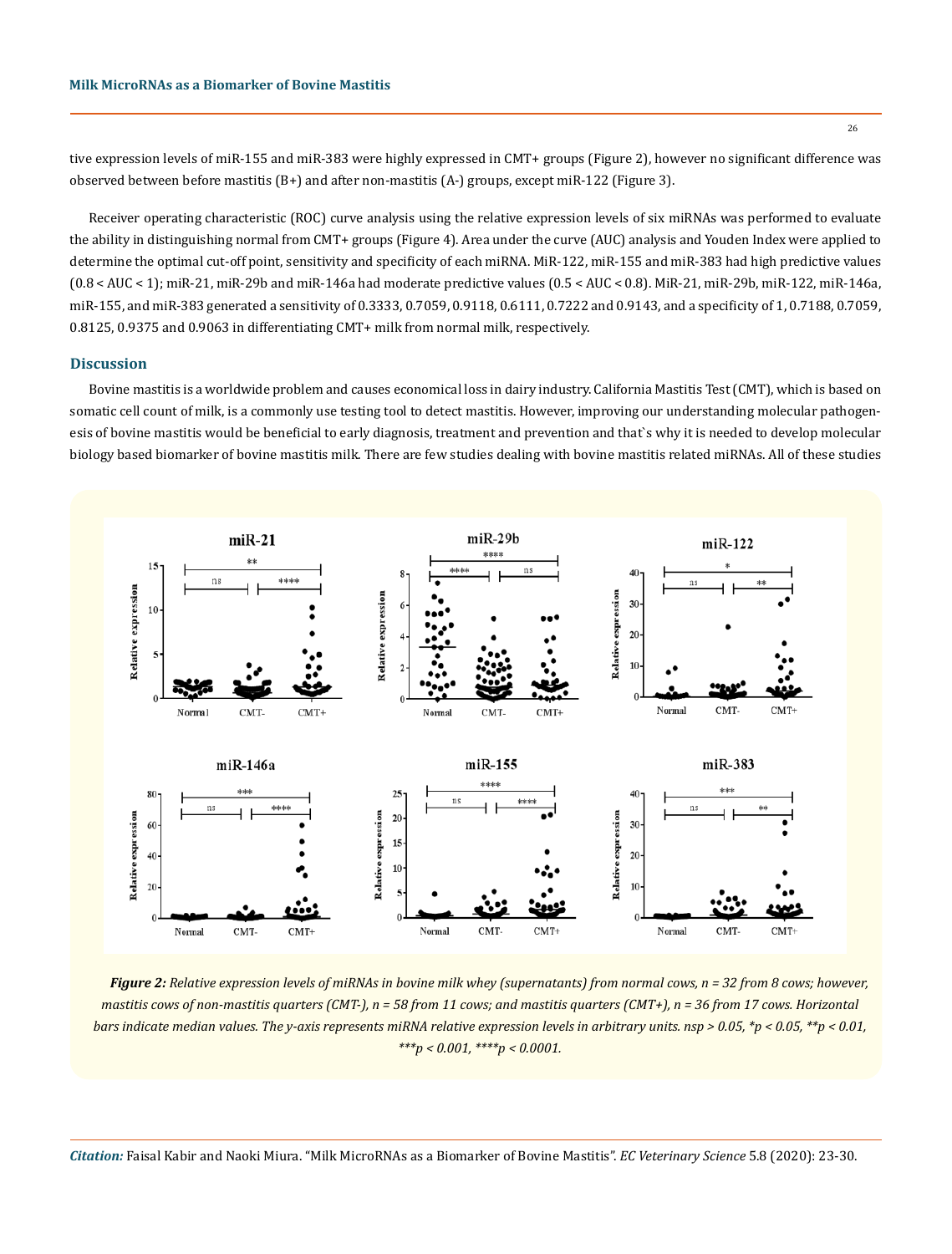

|               | $miR-21$ | $miR-29h$ | $miR-122$ | miR-146a | $miR-155$ | miR-383 |
|---------------|----------|-----------|-----------|----------|-----------|---------|
| AUC.          | 0.5063   | 0.7362    | 0.8028    | 0.7218   | 0.8993    | 0.9585  |
| Cut-off point | 2.235    | 1.355     | 0.695     | 0.99     |           | 0.655   |
| Sensitivity   | 0.3333   | 0.7059    | 0.9118    | 0.6111   | 0.7222    | 0.9143  |
| Specificity   |          | 0.7188    | 0.7059    | 0.8125   | 0.9375    | 0.9063  |

*Figure 3: Bovine mastitis diagnostic values of miRNAs quantification by qPCR in milk. The ROC curve and AUC were used to analyze the relative expression levels of normal and CMT+ cow milk. Youden Index was applied to determine the optimal cut-off point, sensitivity and specificity.*

challenge the common mastitis pathogens *in vivo* or *in vitro* and observing miRNA change in bovine mammary epithelial cells [22-24] monocytes [25] or mammary gland tissue [26]. These studies examined the expression patterns of miRNAs within 48 hours after the pathogens challenged. However, clinical infections may persist for at least 2 months. Once chronic infection established, many of these infections persist for entire lactations or the life of the cow. The short-term pathogens challenge experiments (acute infection) may be unrepresentative of long-term infections (chronic infection). To the best of the authors' knowledge, this is the first report to compare milk miRNAs in health and mastitis cows.

To find the suitable miRNAs as biomarkers for mastitis milk, we used qRT-PCR technique to measure miRNAs expression in milk. Using qRT-PCR, we revealed that miR-21, miR-122, miR-146a, miR-155 and miR-383 were significantly up-regulated, whereas miR-29b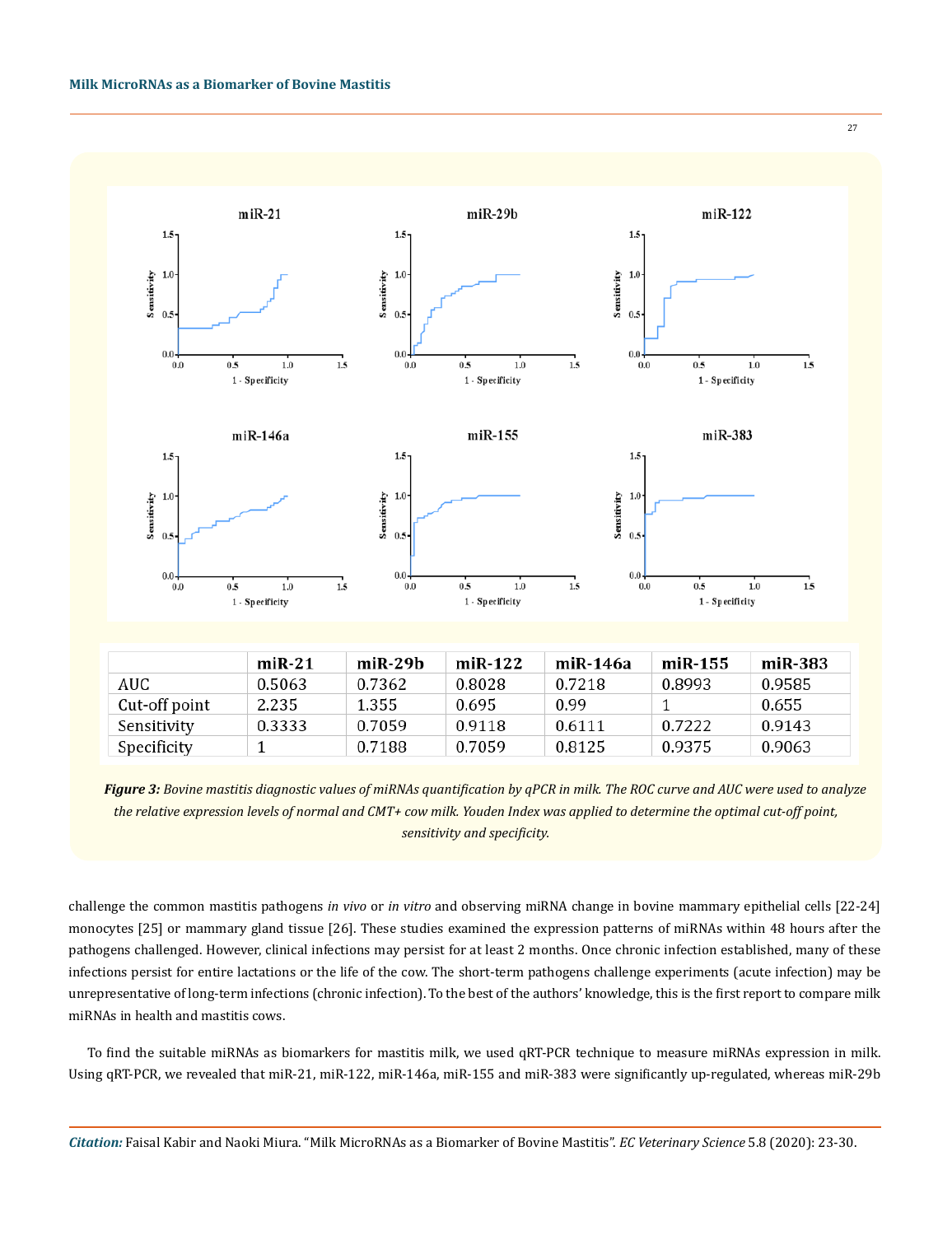

*Figure 4: Relative expression levels of miRNAs in bovine milk whey (supernatants) from mastitis quarters (CMT+) before treatment (B+), n = 17 from 17 cows; and mastitis quarters (CMT-) after treatment (A-), n = 17 from 17 cows. The values are expressed as mean ± SD. The y-axis represents miRNA relative expression levels in arbitrary units. nsp > 0.05, \*p < 0.05.*

was significantly down-regulated in mastitis cow milk. We also revealed that miR-21, miR-122, miR-146a, miR-155 and miR-383 were significantly up-regulated in CMT+ milk.

In spite of digital PCR provides advantages of more accuracy and less ambiguity than qRT-PCR; however, qRT-PCR is less expensive and works over a much broader dynamic range [27,28]. The concentration of highly expressed miRNAs, such as miR-21 in this study, cannot be determined correctly using digital PCR without dilution. In addition to specificity and sensitivity, biomarkers should be accessible by noninvasive, cheap, and fast methods [29]. Thus, we analyzed levels of six miRNA biomarker candidates in milk using qRT-PCR. Receiver operating characteristic curve and area under the curve analysis suggested the diagnostic biomarker potential of five miRNA candidates (AUC values were between 0.5063 and 0.9585). All of the candidates generated good sensitivity and specificity in differentiating CMT+ milk from normal milk.

MiR-21, miR-146a and miR-155 are well known inflammation-related miRNAs. These miRNAs have been implicated in toll-like receptors 4 and nuclear factor kappa B (TLR4-NFκB) signaling pathway immune response. Of these inflammation-related miRNAs, miR-155 works to promotes immune response; however, miR-21 and miR-146a work to demote immune response [30]. MiR-383 dysregulation was reported to impact cell activity in tumor cells [31-34]; however, this is the first study observed that miR-383 was related with inflammation. The role of miR-383 involved in inflammatory response needs further studies to validate.

*Citation:* Faisal Kabir and Naoki Miura. "Milk MicroRNAs as a Biomarker of Bovine Mastitis". *EC Veterinary Science* 5.8 (2020): 23-30.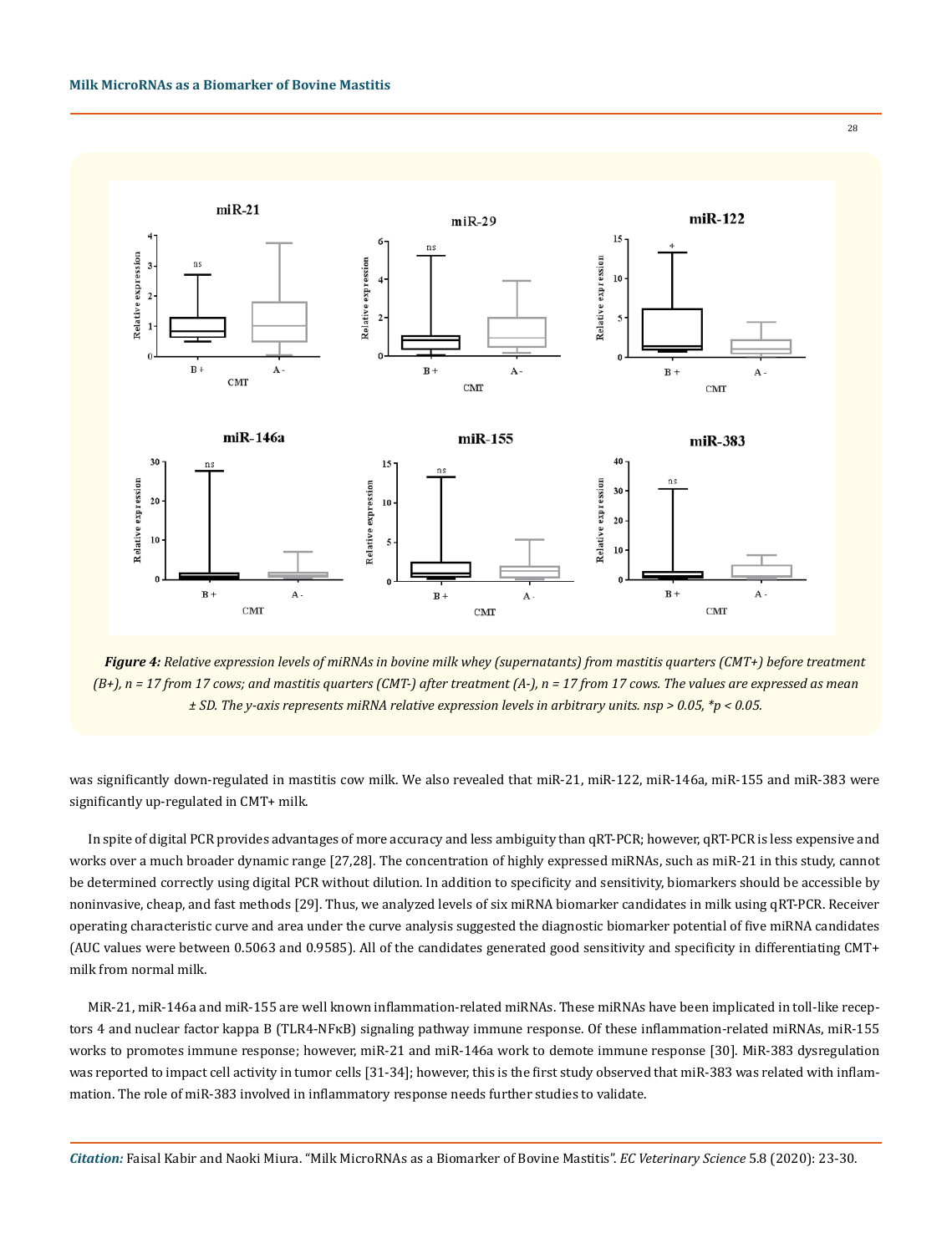# **Conclusion**

In conclusion, we demonstrated that dairy milk contains miRNAs. Besides, we showed that miRNAs expression patterns differ between normal cow milk and mastitis cow milk. In addition, we confirmed that miRNAs expression profile varies between mastitis cows in mastitis quarter (CMT+) and non-mastitis quarters (CMT-). Moreover, we showed that miRNAs expression levels differ between mastitis cows (CMT+) before treatment and mastitis cows (CMT-) after treatment. Here we confirmed that miRNAs expression profiles in dairy cows are regulated by veterinary disease like bovine mastitis and we can consider miR-21, miR-122, miR-146a, miR-155 and miR-383 as a biomarker of bovine mastitis. Additional studies are needed to confirm specific miRNAs as a biomarker for early detection bovine mastitis.

# **Declaration of Interest**

The authors have no relevant interests to declare.

## **Bibliography**

- 1. [Ameres SL and PD Zamore. "Diversifying microRNA sequence and function".](https://pubmed.ncbi.nlm.nih.gov/23800994/) *Nature Reviews Molecular Cell Biology* 14 (2013): 475- [488.](https://pubmed.ncbi.nlm.nih.gov/23800994/)
- 2. Lee Y., *et al*[. "MicroRNA genes are transcribed by RNA polymerase II".](https://pubmed.ncbi.nlm.nih.gov/15372072/) *The EMBO Journal* 23.20 (2004): 4051-4060.
- 3. Lewis BP., *et al*[. "Conserved seed pairing, often flanked by adenosines, indicates that thousands of human genes are microRNA tar](https://www.sciencedirect.com/science/article/pii/S0092867404012607)gets". *Cell* [120.1 \(2005\): 15-20.](https://www.sciencedirect.com/science/article/pii/S0092867404012607)
- 4. Iborra M., *et al*[. "MicroRNAs in autoimmunity and inflammatory bowel disease: crucial regulators in immune response".](https://pubmed.ncbi.nlm.nih.gov/20627134/) *Autoimmunity Reviews* [11.5 \(2012\): 305-314.](https://pubmed.ncbi.nlm.nih.gov/20627134/)
- 5. [Davis BN and A Hata. "Regulation of microRNA biogenesis: A miRiad of mechanisms".](https://biosignaling.biomedcentral.com/articles/10.1186/1478-811X-7-18) *Cell Communication and Signaling* 7 (2009): 18.
- 6. [Yang JS and EC Lai. "Alternative miRNA biogenesis pathways and the interpretation of core miRNA pathway mutants".](https://pubmed.ncbi.nlm.nih.gov/21925378/) *Molecular Cell*  [43.6 \(2011\): 892-903.](https://pubmed.ncbi.nlm.nih.gov/21925378/)
- 7. Hogeveen H., *et al*[. "Economic aspects of mastitis: new developments".](https://pubmed.ncbi.nlm.nih.gov/21328153/) *The New Zealand Veterinary Journal* 59.1 (2011): 16-23.
- 8. Petrovski KR., *et al*[. "A review of the factors affecting the costs of bovine mastitis".](https://pubmed.ncbi.nlm.nih.gov/17120619/) *Journal of the South African Veterinary Association*  [77.2 \(2006\): 52-60.](https://pubmed.ncbi.nlm.nih.gov/17120619/)
- 9. [Varshney JP and R Naresh. "Evaluation of a homeopathic complex in the clinical management of udder diseases of riverine buffaloes".](https://pubmed.ncbi.nlm.nih.gov/14960098/)  *Homeopathy* [93.1 \(2004\): 17-20.](https://pubmed.ncbi.nlm.nih.gov/14960098/)
- 10. Saikumar J., *et al*[. "Noninvasive Micromarkers".](https://pubmed.ncbi.nlm.nih.gov/24407912/) *Clinical Chemistry* 60.9 (2014): 1158-1173.
- 11. Chen X., *et al*[. "Identification and characterization of microRNAs in raw milk during different periods of lactation, commercial fluid,](https://pubmed.ncbi.nlm.nih.gov/20548333/)  [and powdered milk products".](https://pubmed.ncbi.nlm.nih.gov/20548333/) *Cell Research* 20.10 (2010): 1128-1137.
- 12. Izumi H., *et al*[. "Bovine milk contains microRNA and messenger RNA that are stable under degradative conditions".](https://pubmed.ncbi.nlm.nih.gov/22916887/) *Journal of Dairy Science* [95.9 \(2012\): 4831-4841.](https://pubmed.ncbi.nlm.nih.gov/22916887/)
- 13. Chen T., *et al*[. "Exploration of microRNAs in porcine milk exosomes".](https://pubmed.ncbi.nlm.nih.gov/24499489/) *BMC Genomics* 15 (2014): 100.
- 14. Weber JA., *et al*[. "The microRNA spectrum in 12 body fluids".](https://pubmed.ncbi.nlm.nih.gov/20847327/) *Clinical Chemistry* 56.11 (2010): 1733-1741.
- 15. Li Z., *et al*[. "Expression profiles of microRNAs from lactating and non-lactating bovine mammary glands and identification of miRNA](https://bmcgenomics.biomedcentral.com/articles/10.1186/1471-2164-13-731)  [related to lactation".](https://bmcgenomics.biomedcentral.com/articles/10.1186/1471-2164-13-731) *BMC Genomics* 13 (2012): 731.